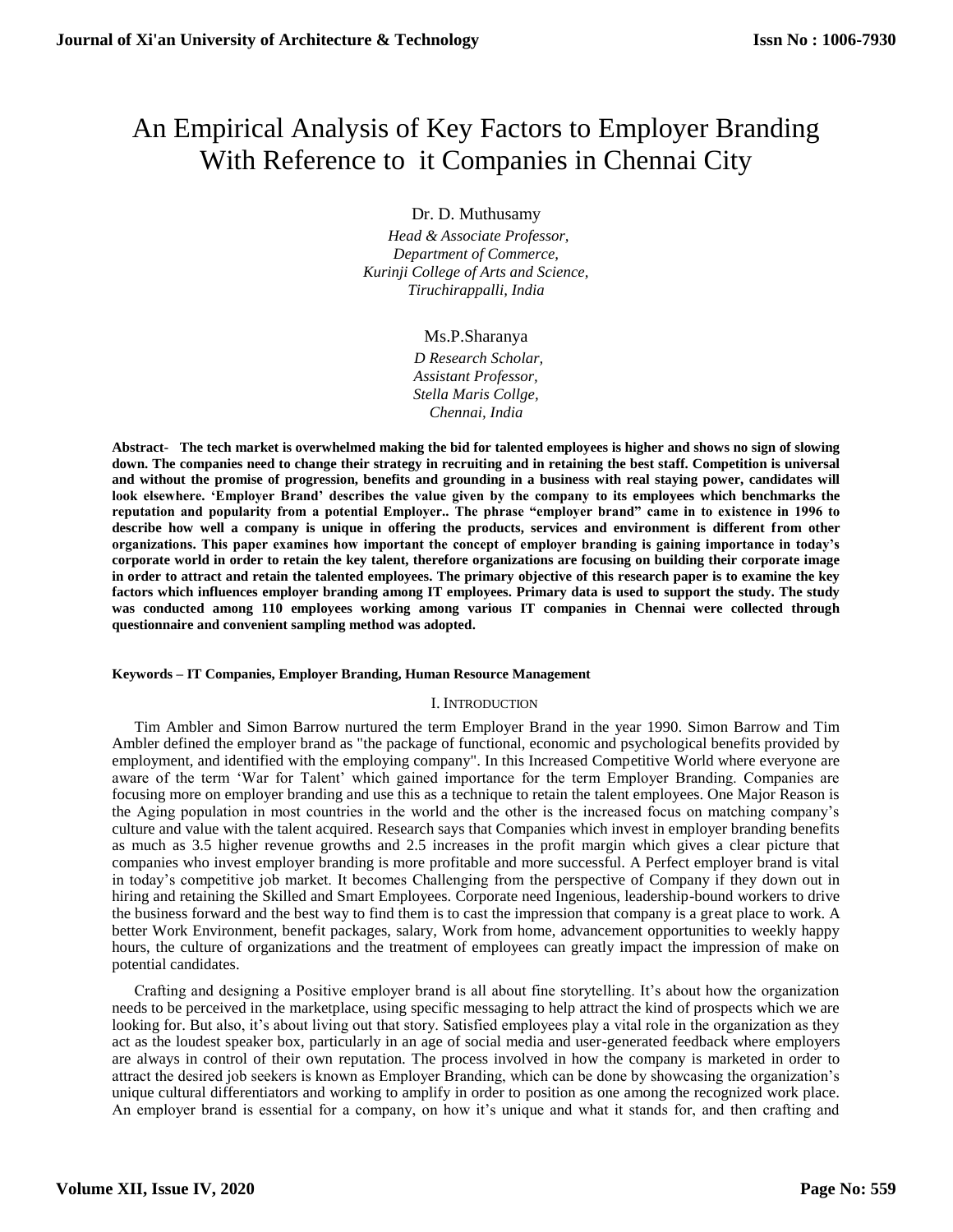aligning those aspirations with the people to whom we are looking to attract. It communicates that organization is a good employer and a great place to work, which boosts recruitment efforts and the engagement and retention of the current employees.

### *1.1 Employer Branding – As a New HR Arena –*

The term employer brand has evolved around years and even decades. The employer brand is still relevant in the corporate world and a Strategic lever in finding the best talent in this Digital Era. This is a result oriented Environment in which If Corporate have a good brand value in market, they will get better response from the talented Employee if not; it's very difficult to sustain in this competitive world. If the organization has a positive brand image in the market, it will help in acquiring right workforce at right time and at the same time it will have a curb over the employee cost. For an organization with flat brand image or no brand image has to expend lots of money to attract and retain the right candidate. Internal and External Branding are the two ways in which branding can be classified.

#### *1.2 Benefits of HR Branding –*

In the current Scenario, many organizations now use employer branding as a key factor for attracting and retaining talent .A good employer brand markets the organization's values, personality and reputation. It helps the corporate to stand out against competition and to appeal to top talent in the marketplace. Thus Corporate shower huge resources and efforts on building the value, culture, right image and character in the hope of engaging and attracting towards potential and current employees. Most prominently, the war for talent is better placed and won only by companies with stronger employer brand image among employees.

#### *1.3 Objectives of the Study –*

- To understand opinion regarding Work Environment Perceptions in the organisation among IT employees.
- To study the employees preference towards the factors measuring employer branding
- To determine the relationship between factors influencing Employer Branding.

## *1.4 Methodology –*

The present study was conducted on 110 employees working in various IT companies in Chennai City. The sample represents employees from Tata Consultancy Services, HCL, Cognizant, Accenture etc.58 percent respondents were Female and remaining 41 percent respondents were Males. Method of Convenient Sampling was adopted for this research study. Participating employees were verbally informed that the study was being conducted for academic purpose and assured that the responses would be kept confidential. Google Form Questionnaire was used in order to collect the data from the respondents. The responses in questionnaire were then analyzed with help of SPSS Ver. 25.0.

#### *1.5 Hypothesis of the Study –*

H0: Opinion regarding Statements on Work Environment Perceptions of Employees are equal to Average level.

H0: There is no significant difference between Male and Female with respect to Factors of Employer Branding.

H<sub>0</sub>: There is no significant difference among Age Group with respect to Factor of Employer Branding.

H0: There is no relationship between Factors of Employer Branding

#### II. REVIEW OF LITERATURE

Avinash Pawar (2018) "Study On Employer Branding In IT Companies: The Indian Scenario" This paper throws the light on understanding the concept of employer branding in IT companies in India and the main focus is on recognizing and investigating the factors affecting Employer Branding from the viewpoint of the employees. The study shows that there is a positive correlation between factors of employer branding and brand value and it is statistically significant. Hence, companies should pay attention more on developing the brand value by delivering the right employer brand factors in the organization.

Dilhani Anuradha Akuratiya (2017) "Influence Of Perceived Employer Branding On Perceived Organizational Culture, Employee Identity And Employee Commitment" Research study was conducted to Identify the factors influence perceived employer branding on perceived organizational culture with reference to Leasing Industry in Sri Lanka .This paper was based on employer branding model on culture, identity and commitment in licensed financial companies. The sample population consisted Executive level employees of top ten licensed financial companies. Regression and Correlation tools were used to examine the data. Organizations focusing on employer branding stands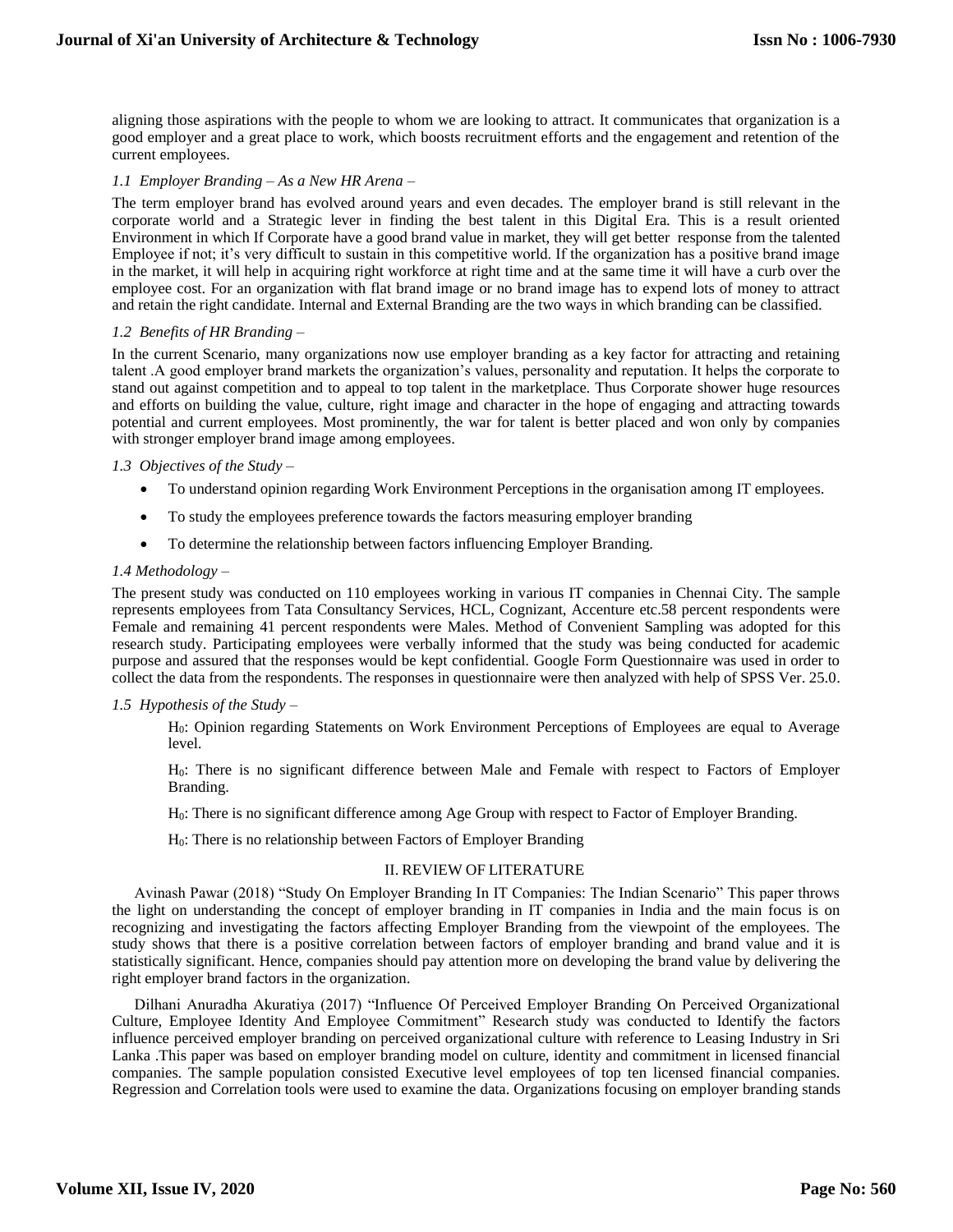unique from its competitors. The result shows that there is a direct relationship between employee identity and employer branding, employee commitment and employee identity. .

Maria Tresita Paul V and Dr. S Kanthimathi (2017) "A conceptual study on employer branding in Indian organizations" .The Research paper enlightens more on the concept of employer branding, definitions of employer branding, internal and external employer branding, and employer branding benefits. Today, an employer brand is essential for gaining competitive advantage in this Competitive World. Today, Indian corporations are becoming intentionally tactical to utilize the employer brand in order to attract and retain talent for the expansion and growth. The increasing focus of competitive advantage is leading many Indian firms to rethink their employer brands. Most essentially, the results show that the best employees stay on longer which allow the company to carry its operations smoothly. Ultimately, the leading factor towards a successful employer brand ensures that expectations are fully aligned with the existence of working environment in the organization.

## III. RESEARCH METHODS AND MATERIALS

The present study enlightens on "the study of Employer Branding in IT sector". The parameter for this study is 110 samples collected from the IT employees in Chennai. This study paper consists of four main hypothesis namely, To test the opinion regarding Comfortable with work Environment among employees, to study the employees preference for employer brands with that of gender, to identify the attributes which are significant for a Employer branding. The hypothetical condition is tested using ANOVA to test the dependency level between two variables and One Sample Chi-Square test is adopted to test the goodness of fit under various conditions.

#### IV. ANALYSIS AND INTERPRETATION

*4.1 Demographic Profile of Respondents –*

| <b>Characteristics</b> | Frequency | Percentage |
|------------------------|-----------|------------|
| <b>Gender</b>          |           |            |
| Male                   | 46        | 41.8       |
| Female                 | 64        | 58.2       |
| <b>Marital Status</b>  |           |            |
| Single                 | 84        | 76.4       |
| Married                | 26        | 23.6       |
| Age                    |           |            |
| Less Than 25           | 32        | 29.1       |
| $25 - 35$              | 75        | 68.2       |
| Above 35               | 03        | 2.7        |
| <b>Graduation</b>      |           |            |
| Under graduate         | 85        | 77.3       |
| Postgraduate           | 7         | 7.3        |
| Professional           | 18        | 15.5       |

The table given above summarizes the demographic profile of the respondents. The participants in this study consist of 110 respondents, Male 46 and Female 64.Out of 46 Male respondents 30 of them are Un Married and 16 are Married. Out of 64 Female respondents 54 of them are Unmarried and 10 of them are married. The Demographic study gives a clear picture that 68% of the respondents belongs to the age group of 25-35and only 2.7% of the respondents were above 35.

## *H0: There is no significant difference between Male and Female with respect to Factors of Job Description of Employees*

4.2 *Gender perceptions with respect to key factors which influence Employer Branding*

|                                   | Gender |           |             |           |          |                  |
|-----------------------------------|--------|-----------|-------------|-----------|----------|------------------|
| <b>Factors of Job Description</b> | Male   |           | Female      |           | t -Value | <b>P</b> - Value |
|                                   | Mean   | <b>SD</b> | <b>Mean</b> | <b>SD</b> |          |                  |
| Work Environment Perceptions      | 25.97  | 5.5       | 26.3        | 3.91      | 0.35     | 0.727            |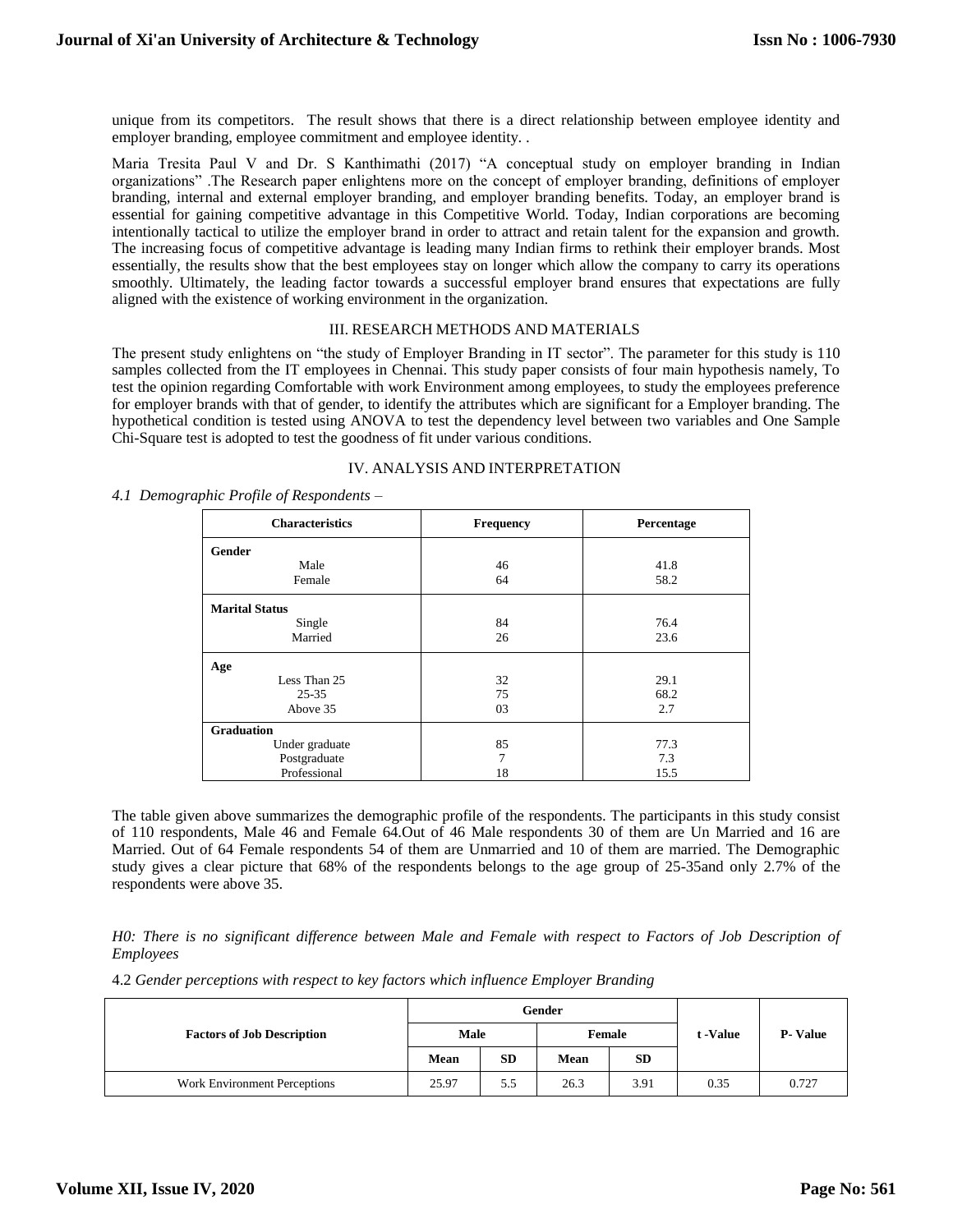| Work Life Balance         | 18.15 | 5.1  | 17.6 | 3.74  | 0.577 | 0.566 |
|---------------------------|-------|------|------|-------|-------|-------|
| <b>Job Satisfaction</b>   | 14.89 | 3.6  | 14.4 | 2.56  | 0.787 | 0.433 |
| <b>Employee Retention</b> | 16.71 | 4.9  | 16.9 | 3.53  | 0.275 | 0.784 |
| Total                     | 75.73 | 18.1 | 75.3 | 11.41 | 0.136 | 0.892 |

Since P value is greater than 0.05 with regard to factors of Work Environment perceptions, Work Life Balance, Job Satisfaction and Employee Retention. There is no significance difference between male and female employees with regard to the factors of Work Environment perceptions, Work Life Balance, Job Satisfaction and Employee Retention. Hence the null hypothesis is accepted at 5% level with regard to the factors of Employer Branding. From the above table it clearly shows both male and female are influenced high by the Work Environment Factor with respect to other factors in Employer Branding. In this Study we can see that both Male and Female had more or less equal perceptions towards the factors of Employer Branding.

*H0: Opinion regarding Statements on Work Environment Perceptions of Employees are equal to Average level* 

4.3 *Employees Opinion towards Work Environment in the Organisation*

| <b>Statement on Work Environment Perceptions</b>                                                  | Mean | <b>SD</b> | t Value | <b>P</b> Value |
|---------------------------------------------------------------------------------------------------|------|-----------|---------|----------------|
| My organisation offers me a relatively stress free environment                                    | 3.75 | 0.771     | 10.134  | $< 0.001**$    |
| My organisation is Supportive for its Employees                                                   | 3.67 | 0.791     | 8.919   | $< 0.001**$    |
| My role is well defined in the Organisation                                                       | 3.43 | 0.953     | 4.704   | $< 0.001**$    |
| There exists a positive relationship between superior and subordinates in My Organisation         | 3.50 | 1.147     | 4.570   | $< 0.001**$    |
| There exists a strong team spirit among employees in my organization                              | 3.54 | 0.853     | 6.593   | $< 0.001$ **   |
| My workplace has a pleasant physical environment                                                  | 4.11 | 0.734     | 15.852  | $< 0.001$ **   |
| I am provided with adequate infrastructure and facilities to perform my duties in my organization | 4.18 | 0.719     | 17.237  | $< 0.001$ **   |

Note : \*\* denotes significant at 1% level

Since P value is less than 0.01, the null hypothesis is rejected at 1% level of significance with regard to all the Statements on Work Environmental Perceptions of Employees. Hence the opinion regard to all the Statements on Environmental Perceptions of Employees is not equal to average level. Based on mean score, opinion regard to all the Statements on Environmental Perceptions of Employees is above average level. The employees are satisfied with their physical environment and agree that adequate infrastructure and facilities are provided in the organisation.

*H0: There is no significant difference among Age Group with respect to Factors of Role Description of Employees*

4.4 *Age Group of the respondents with respect to Key Factors influence Employer branding*

| <b>Factors</b>               | Age Group in year | <b>F</b> Value    | <b>P</b> Value               |       |           |
|------------------------------|-------------------|-------------------|------------------------------|-------|-----------|
| of Employer Branding         | Less than 25      | 25-35             | 35-45                        |       |           |
| Work Environment Perceptions | 26.62a<br>(3.92)  | 25.66a<br>(4.75)  | 34.00 <sub>b</sub><br>(0.00) | 5.209 | $0.007**$ |
| Work Life Balance            | 17.59 a<br>(4.35) | 17.68 a<br>(4.24) | 25 <sub>b</sub><br>(0.00)    | 4.420 | $0.014*$  |
| <b>Job Satisfaction</b>      | 14.06a<br>(3.77)  | 14.64 a<br>(2.58) | 20.00 <sub>b</sub><br>(0.00) | 5.527 | $0.005**$ |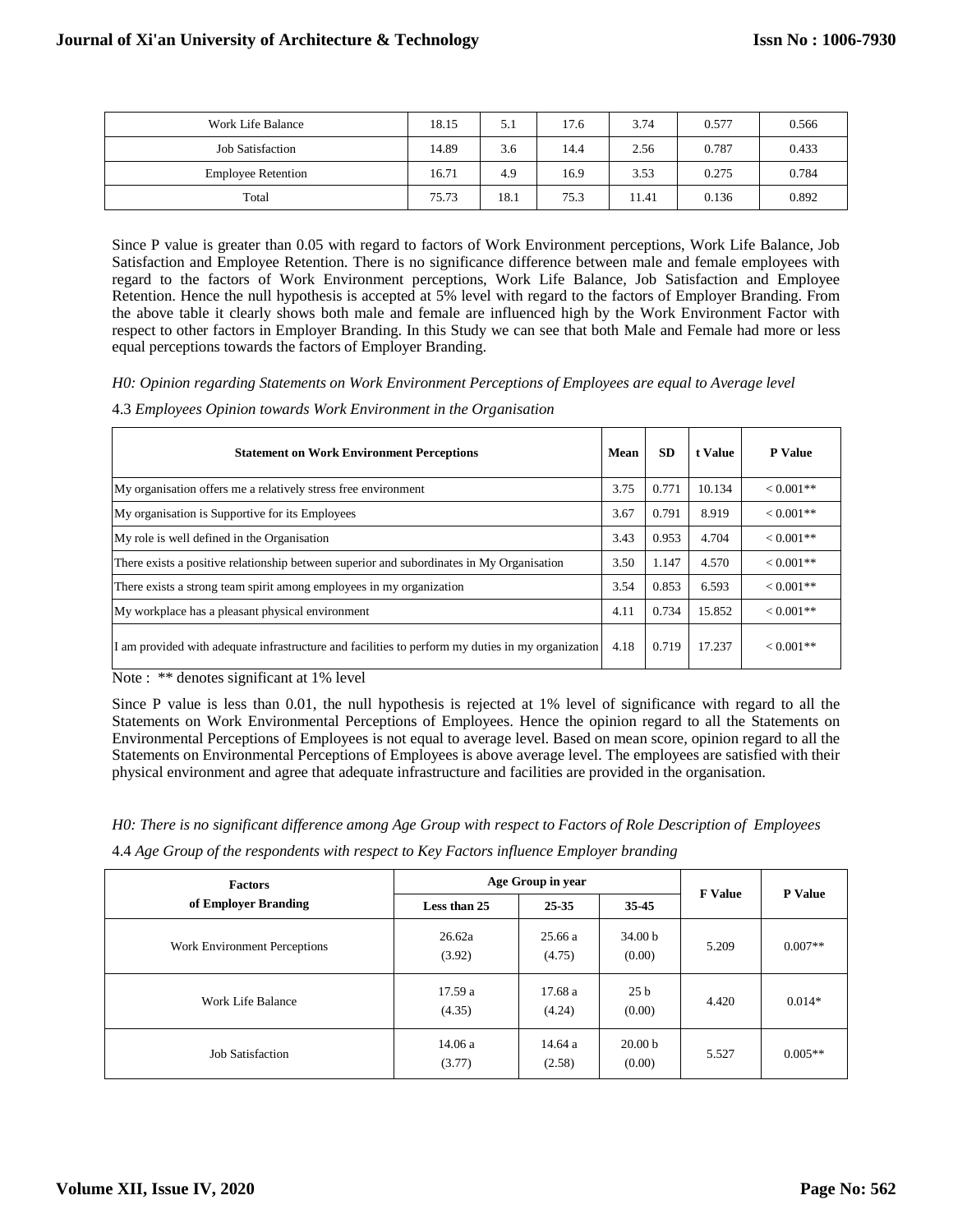| <b>Employee Retention</b>                    | 16.21a<br>(4.65)   | 16.92a<br>(3.92)   | 22.00 <sub>b</sub><br>(0.00) | 2.738 | $0.069*$  |
|----------------------------------------------|--------------------|--------------------|------------------------------|-------|-----------|
| Over all description of<br>Employer Branding | 74.50 a<br>(15.39) | 74.90 a<br>(13.53) | 101 <sub>b</sub><br>(0.00)   | 5.144 | $0.007**$ |

*Note : 1. The value within bracket refers to SD; 2. \*\* denotes significant at 1% level; 3. \* denotes significant at 5% level*

Since P value is less than 0.01, null hypothesis is rejected at 1% level with regard to Factors to Employer branding towards Work Environment Perceptions, Job Satisfaction and Overall description for factors of Employer branding. Hence there is significance difference among Age of employees with regard to the Factors of Employer Branding towards Work Environment Perceptions, Job Satisfaction and Overall description for factors of Employer branding. Based on Duncan Multiple Range Test (DMRT), the age group of less than 25 and 25-35 is significantly differ with age group of above 35 at 5% level of significance with respect to Work Environment Perceptions. In Job Satisfaction the age group of less than 25 and 25-35 is significantly differ with age group of above 35 at 5 level of significance. In Overall Job Description the age group of less than 25 and 25-35 is significantly differ with age group of above 35 at 5 level of significance which clearly states age factor plays a vital role with regard to the Work Environment Perceptions and Job Satisfaction.

Since P value is less than 0.05, null hypothesis is rejected at 5% level with regard to Factors of Work life Balance and Employee Retention. Hence there is significance difference among age group in years of employees with regard to the Factors of Work life Balance and Employee Retention. Based on Duncan Multiple Range Test (DMRT), the age group of less than 25 and 25-35 is significantly differ with age group above 35 at 5 level of significance.

## *H0: There is no relationship between Factors of Employer Branding*

|  | 4.5 Karl Pearson Correlation Coefficient between Factors of Employer Branding |
|--|-------------------------------------------------------------------------------|
|  |                                                                               |

| <b>Factors of Employer Branding</b> | <b>Work Environment</b><br><b>Perceptions</b> | Work Life<br><b>Balance</b> | <b>Job Satisfaction</b> | <b>Employee Retention</b> |
|-------------------------------------|-----------------------------------------------|-----------------------------|-------------------------|---------------------------|
| Work Environment Perceptions        | 000.1                                         | $0.590**$                   | $0.75**$                | $0.810**$                 |
| Work Life Balance                   |                                               | 1.000                       | $0.745**$               | $0.670**$                 |
| <b>Job Satisfaction</b>             | -                                             | -                           | 1.000                   | $0.817**$                 |
| <b>Employee Retention</b>           | -                                             | -                           | -                       | 1.000                     |

\*\*. Correlation is significant at the 0.01 level (2tailed).

Correlation Coefficient between Work Environment Perceptions and Employee Retention is 0.810 which indicate  $(0.8102 = 0.6561)$  65.6 percentage positive relationships between Work Environment Perceptions and Employee Retention which is significant at 1% level. The correlation coefficient between Work Life Balance and Job satisfaction is 0.745 (0.7452 = 0.5550) 55.50 percentage positive relationship which is significant at 1% level. Correlation Coefficient between Job Satisfaction and Employee Retention is 0.817 which indicates (0.8172=0.6674) 66.74 percentage positive relationship which is significant at 1% level. The correlation table shows that there is a high positive relationship between Job Satisfaction and Employee Retention and there exist a low positive relationship between Work Environment Perception and Job Satisfaction.

#### V.FINDINGS

Employer Branding is a strategic method adopted by the corporate in order to attract and retain the talented Employees in this 21st Century. The research was conducted in order to examine factors which play a key role in determining the concept of Employer Branding. The result clearly states that Employees are more satisfied with their Work Environment factors. When the opinions with regard to the factors of Employer Branding were examined with respect to gender both Male and Female have same perceptions towards the factors of employer branding and with respect to age of the sample it clearly states there exist a significant difference with respect to the factors of employer branding with age group less than 25 and 25-35. The study examined in order to determine the Opinion regarding Statements on Work Environment Perceptions of Employees, in which employees has a positive response towards the pleasant physical environment and adequate infrastructure and facilities to perform the duties in organization.. In